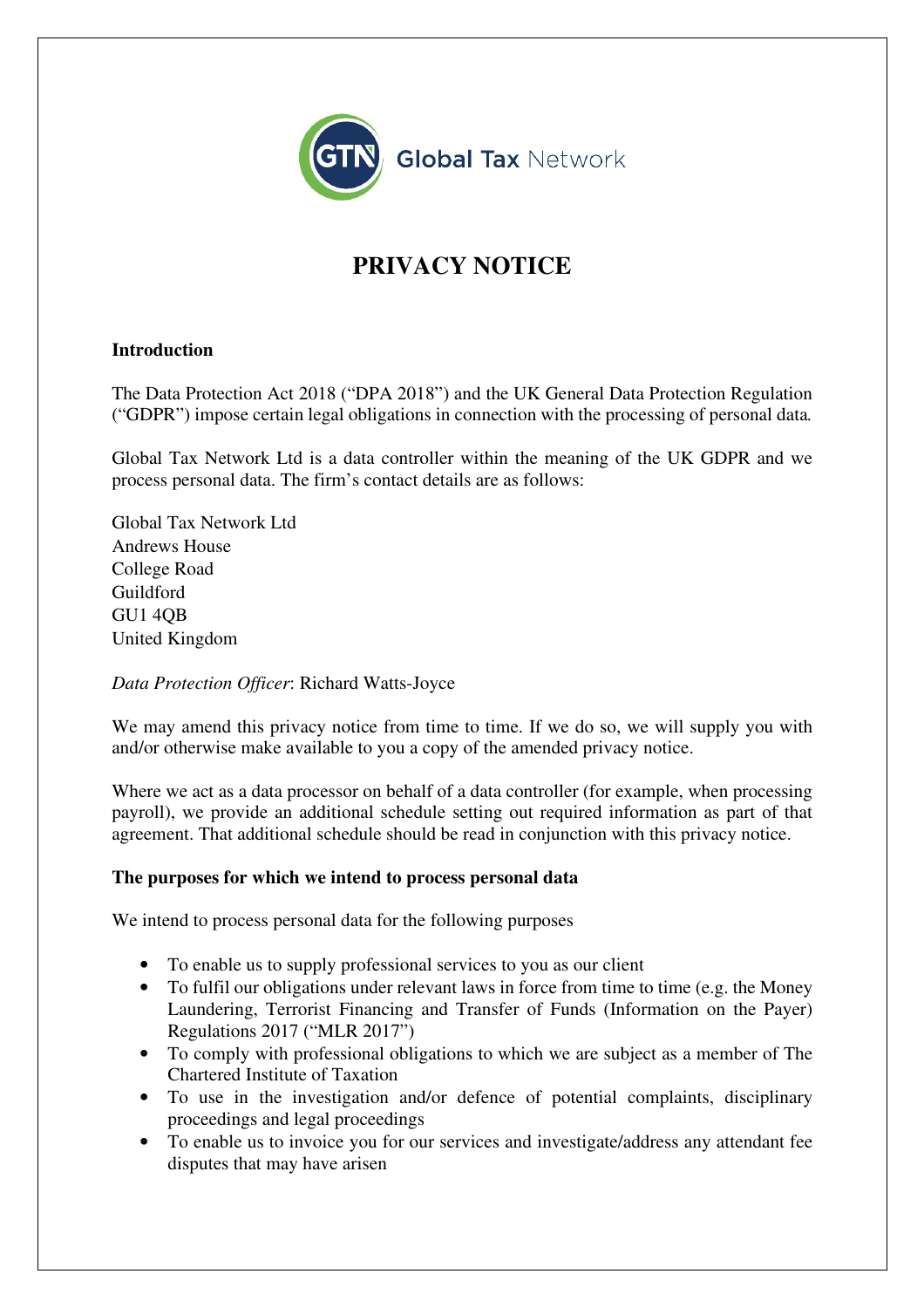• To contact you about other services we provide which may be of interest to you if you have consented to us doing so

# **The legal bases for our intended processing of personal data**

Our intended processing of personal data has the following legal bases:

- At the time you instructed us to act, you gave consent to our processing your personal data for the purposes listed above
- The processing is necessary for the performance of our contract with you
- The processing is necessary for compliance with legal obligations to which we are subject (e.g. MLR 2017)

It is a requirement of our contract with you that you provide us with the personal data that we request. If you do not provide the information that we request, we may not be able to provide professional services to you. If this is the case, we will not be able to commence acting or will need to cease to act.

### **Persons/organisations to whom we may give personal data**

We may share your personal data with:

- HM Revenue and Customs (HMRC)
- any third parties with whom you require or permit us to correspond
- tax insurance providers
- professional indemnity insurers
- our professional body The Chartered Institute of Taxation and/or the Office of Professional Body Anti-Money Laundering Supervisors (OPBAS) in relation to practice assurance and/or the requirements of MLR 2017 (or any similar legislation)

If the law allows or requires us to do so, we may share your personal data with:

- the police and law enforcement agencies
- courts and tribunals
- the Information Commissioner's Office ("ICO")

We may need to share your personal data with the third parties identified above in order to comply with our legal obligations, including our legal obligations to you. If you ask us not to share your personal data with such third parties we may need to cease to act.

### **Transfers of personal data outside the UK**

We will only transfer personal data outside of the UK to third parties with whom you require or permit us to correspond that have signed a Data Protection Agreement (DPA) to confirm compliance with UK GDPR and/or the relevant jurisdiction is within the EEA or a country which is covered by UK "adequacy regulations". In all other cases, we will seek your authorisation in respect of each transfer of personal data.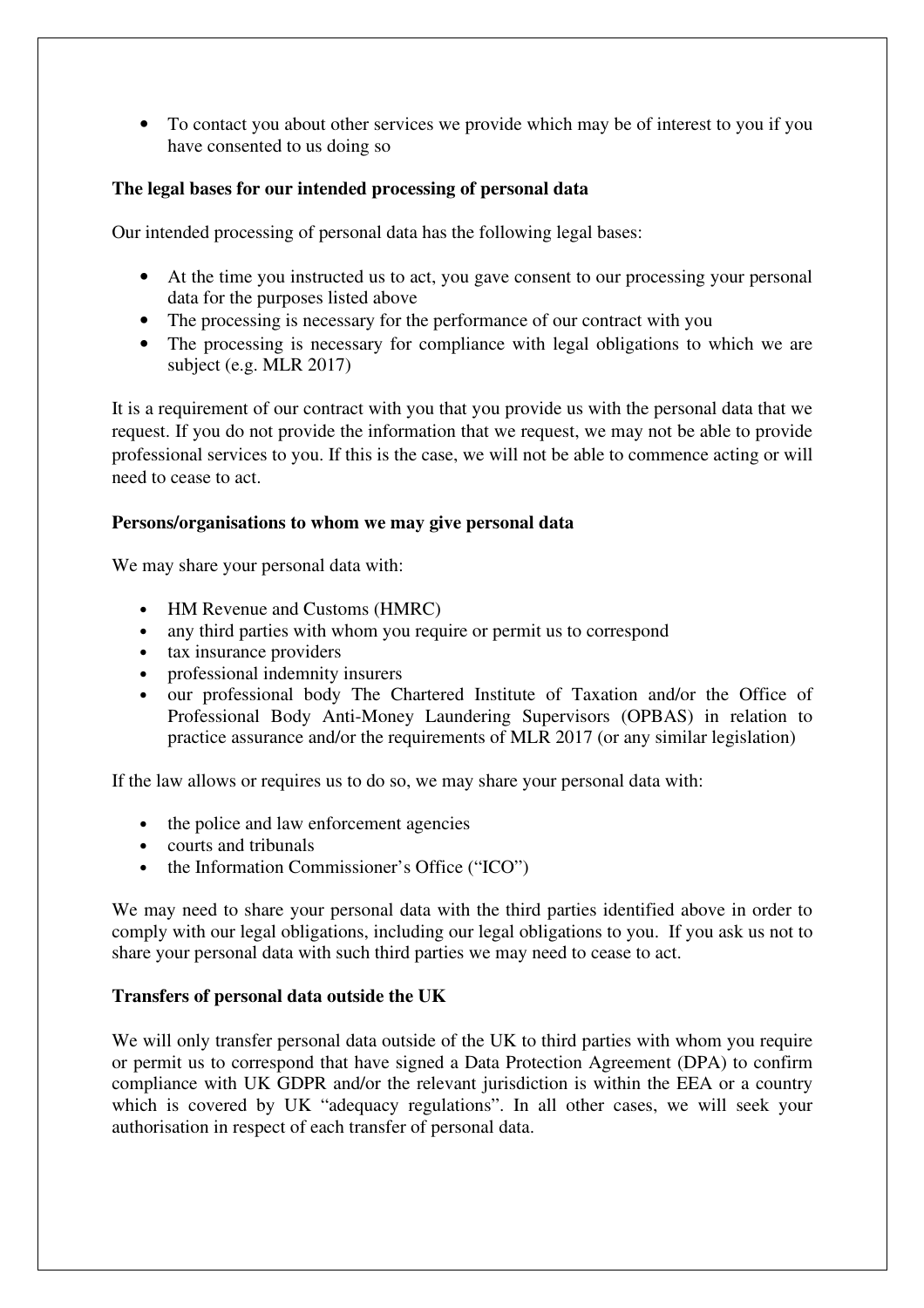# **Retention of personal data**

When acting as a data controller and in accordance with recognised good practice within the tax and accountancy sector we will retain all of our records relating to you as follows:

- where tax returns have been prepared it is our policy to retain information for seven years from the end of the tax year to which the information relates
- where ad hoc advisory work has been undertaken it is our policy to retain information for seven years from the date the business relationship ceased
- where we have an ongoing client relationship, data which is needed for more than one year's tax compliance (e.g. capital gains base costs and claims and elections submitted to HMRC) is retained throughout the period of the relationship, but will be deleted seven years after the end of the business relationship unless you as our client ask us to retain it for a longer period

Our contractual terms provide for the destruction of documents after seven years and therefore agreement to the contractual terms is taken as agreement to the retention of records for this period, and to their destruction thereafter.

You are responsible for retaining information that we send to you (including details of capital gains base costs and claims and elections submitted) and this will be supplied in the form agreed between us. Documents and records relevant to your tax affairs are required by law to be retained by you as follows:

# *Individuals, trustees and partnerships*

- with trading or rental income: five years and 10 months after the end of the tax year;
- otherwise: 22 months after the end of the tax year.

*Companies, LLPs and other corporate entities* 

• six years from the end of the accounting period.

Where we act as a data processor as defined in DPA 2018, we will delete or return all personal data to the data controller as agreed with the controller at the termination of the contract.

# **Requesting personal data we hold about you (subject access requests)**

You have a right to request access to your personal data that we hold. Such requests are known as 'subject access requests' ("SARs").

Please provide all SARs in writing marked for the attention of *Richard Watts-Joyce.*

To help us provide the information you want and deal with your request more quickly, you should include enough details to enable us to verify your identity and locate the relevant information.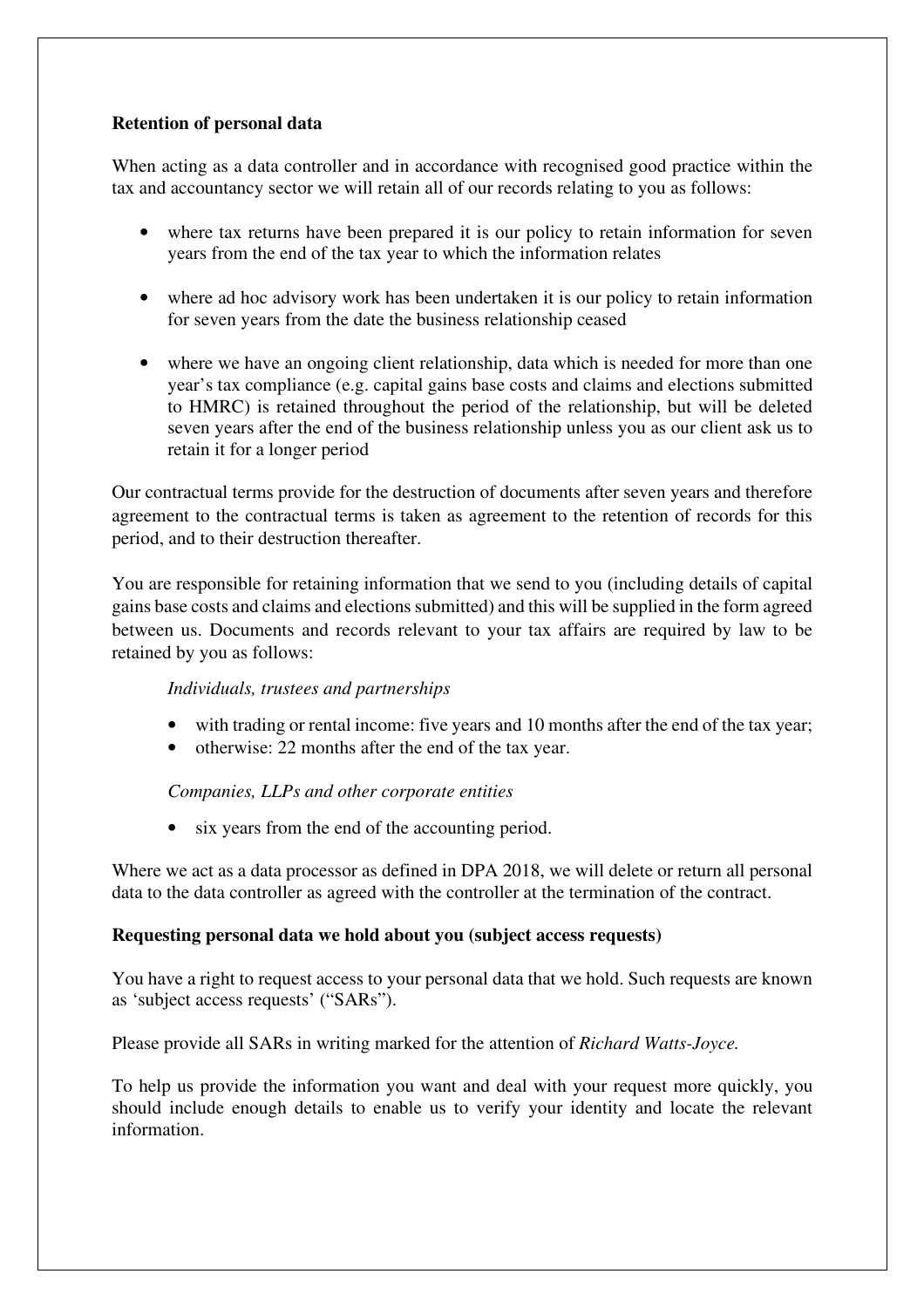For example, you should tell us:

- your date of birth
- previous or other name(s) you have used
- your previous addresses in the past five years
- personal reference number(s) that we may have given you, for example your national insurance number, your tax reference number or your VAT registration number
- what type of information you want to know

If you do not have a national insurance number, you must send a copy of:

- the back page of your passport or a copy of your driving licence; and
- a recent utility bill

DPA 2018 requires that we comply with a SAR promptly and in any event within one month of receipt. There are, however, some circumstances in which the law allows us to refuse to provide access to personal data in response to a SAR (e.g. if you have previously made a similar request and there has been little or no change to the data since we complied with the original request).

We will not charge you for dealing with a SAR.

You can ask someone else to request information on your behalf – for example, a friend, relative or solicitor. We must have your authority to respond to a SAR made on your behalf. You can provide such authority by signing a letter which states that you authorise the person concerned to write to us for information about you, and/or receive our reply.

Where you are a data controller and we act for you as a data processor (e.g. by processing payroll), we will assist you with SARs on the same basis as is set out above.

# **Representation for Data Subjects in the EU**

Companies without an entity, branch, or other establishment in EU are required to appoint an EU representative according to Art. 27 of GDPR where services are provided to EU based individuals. We value your privacy and your rights as a data subject and have therefore appointed Prighter Group with its local partners as our privacy representative and your point of contact within the EU.

Prighter gives our clients an easy way to exercise their privacy-related rights (e.g. requests to access or erase personal data). If you want to contact us via our representative Prighter or make use of your data subject rights, please visit the following website. https://prighter.com/q/19768642487

### **Putting things right (the right to rectification)**

You have a right to obtain the rectification of any inaccurate personal data concerning you that we hold. You also have a right to have any incomplete personal data that we hold about you completed. Should you become aware that any personal data that we hold about you is inaccurate and/or incomplete, please inform us immediately so we can correct and/or complete it.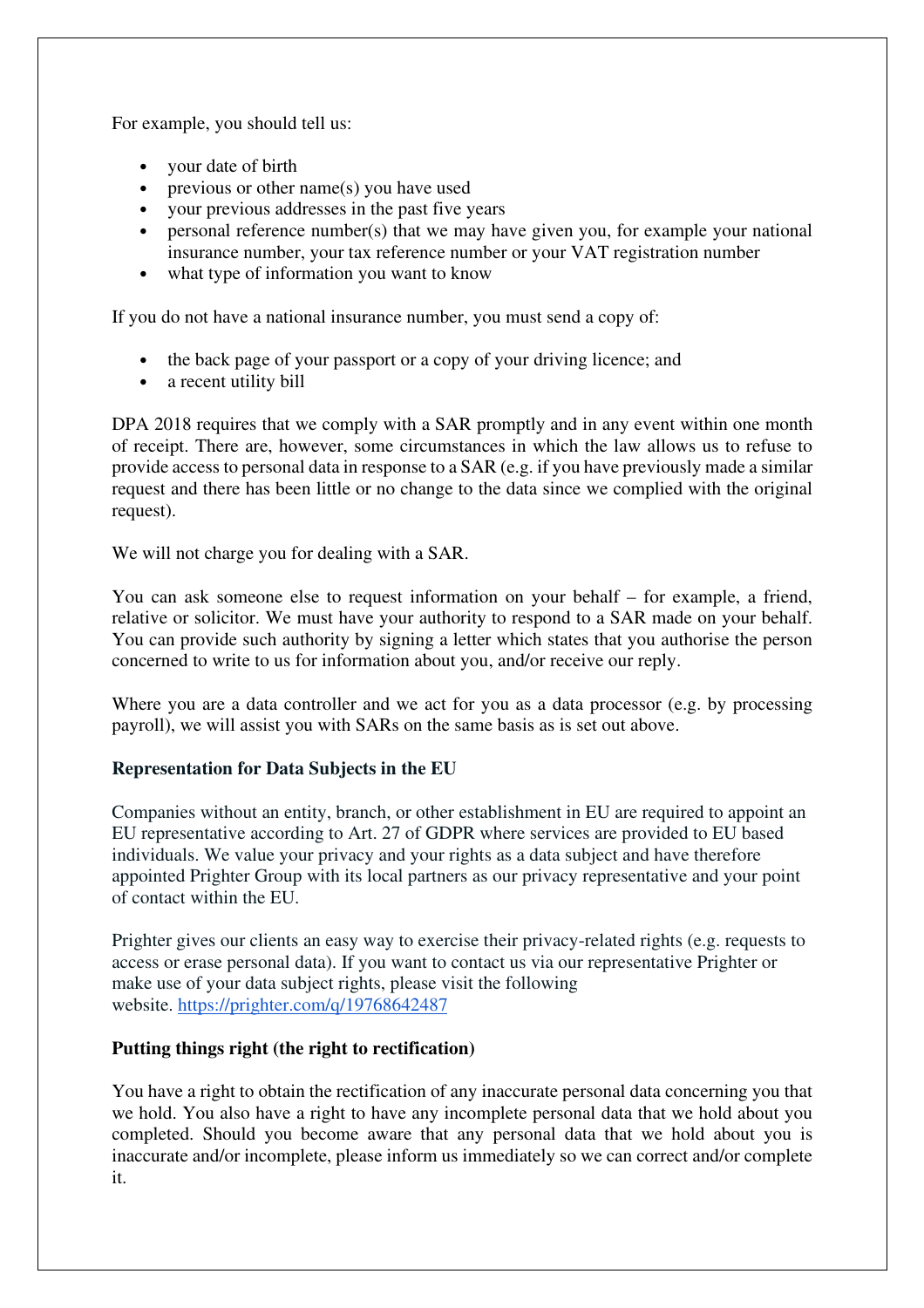## **Deleting your records (the right to erasure)**

In certain circumstances you have a right to have the personal data that we hold about you erased. Further information is available on the ICO website (www.ico.org.uk). If you would like your personal data to be erased, please inform us immediately and we will consider your request. In certain circumstances we have the right to refuse to comply with a request for erasure. If applicable, we will supply you with the reasons for refusing your request.

## **The right to restrict processing and the right to object**

In certain circumstances you have the right to 'block' or suppress the processing of personal data or to object to the processing of that information. Further information is available on the ICO website (www.ico.org.uk). Please inform us immediately if you want us to cease to process your information or you object to processing so that we can consider what action, if any, is appropriate.

## **Obtaining and reusing personal data (the right to data portability)**

In certain circumstances you have the right to be provided with the personal data that we hold about you in a machine-readable format, e.g. so that the data can easily be provided to a new professional adviser. Further information is available on the ICO website (www.ico.org.uk).

The right to data portability only applies:

- to personal data an individual has provided to a controller;
- where the processing is based on the individual's consent or for the performance of a contract; and
- when processing is carried out by automated means

We will respond to any data portability requests made to us without undue delay and within one month. We may extend the period by a further two months where the request is complex or a number of requests are received but we will inform you within one month of the receipt of the request and explain why the extension is necessary.

### **Withdrawal of consent**

Where you have consented to our processing of your personal data, you have the right to withdraw that consent at any time. Please inform us immediately if you wish to withdraw your consent.

Please note:

- the withdrawal of consent does not affect the lawfulness of earlier processing
- if you withdraw your consent, we may not be able to continue to provide services to you
- even if you withdraw your consent, it may remain lawful for us to process your data on another legal basis (e.g. because we have a legal obligation to continue to process your data)